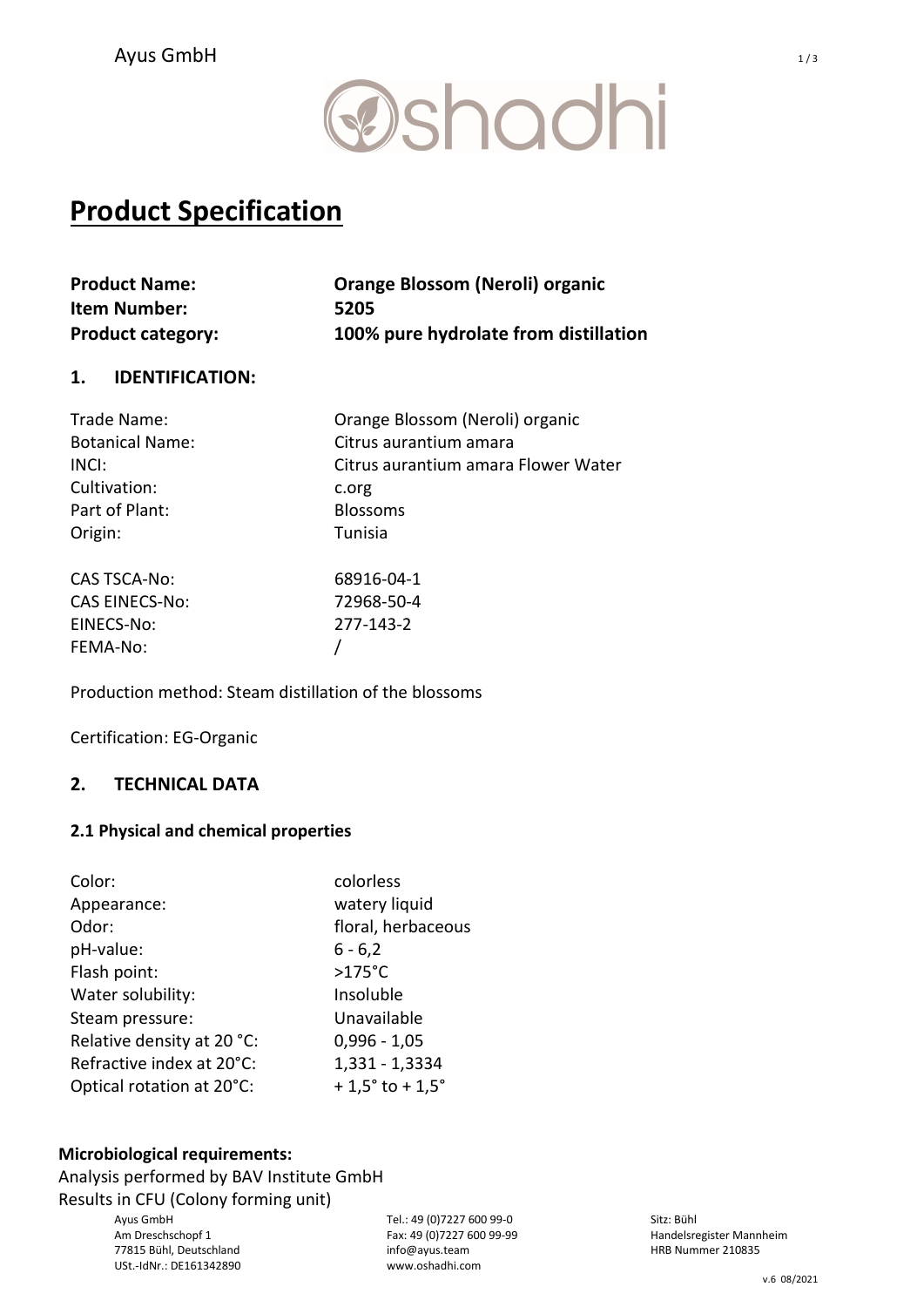# **@shadhi**

Amount of aerobic microorganisms/g: < 10 Amount of yeast and mould fungi/g: < 10 Specific Microorganism (Pseud. aeruginosa, E. coli, Staph. Aureus, Candida albicans) /g not detectable

#### 2.2 Allergens (according to regulation (EC) No 1223/2009 on cosmetic products)

| <b>INCI Name</b>                                                                     | <b>Chemical Name</b>                                                                         | <b>Trade Name</b>                          | CAS-Nr.                                                     | Concentration                |
|--------------------------------------------------------------------------------------|----------------------------------------------------------------------------------------------|--------------------------------------------|-------------------------------------------------------------|------------------------------|
| Alpha-Isomethyl Ionone                                                               | 3-Methyl-4-(2,6,6-Trimethyl-<br>2-Cyclohexen-1-yl)-3-Buten-<br>2-one                         | 3-Methyl-4-(2,6,6-trime)-3-<br>buten-2-one | 127-51-5                                                    |                              |
| Amyl Cinnamal                                                                        | $2 -$<br>(Phenylmethylene)Heptanal                                                           | alpha-Amylzimtaldehyd                      | 122-40-7                                                    |                              |
| Amylcinnamyl Alcohol                                                                 | $2 -$<br>(Phenylmethylene) Heptanol                                                          | Amylzimtalkohol                            | 101-85-9                                                    |                              |
| Anise Alkohol                                                                        | 4-Methoxy-Benzyl Alcohol                                                                     | Anisalkohol                                | 105-13-5                                                    | $\overline{\phantom{a}}$     |
| Benzyl Alkohol                                                                       | <b>Benzyl Alcohol</b>                                                                        | Benzylalkohol                              | 100-51-6                                                    |                              |
| Benzyl Benzoat                                                                       | Benzyl Benzoate                                                                              | Benzylbenzoat                              | 120-51-4                                                    |                              |
| <b>Benzyl Cinnamate</b>                                                              | 3-Phenyl-2-Propenoic Acid,<br>Phenylmethyl Ester                                             | Benzylcinnamat                             | 103-41-3                                                    |                              |
| <b>Benzyl Salicylate</b>                                                             | <b>Benzyl Salicylate</b>                                                                     | Benzylsalicylat                            | 118-58-1                                                    | $\blacksquare$               |
| Butylphenyl<br>Methylpropional (Lilial)                                              | 2-(4-tert Butylbenzyl)<br>Propionaldehyde                                                    | 2-(4-tert Butylbenzyl)<br>Propionaldehyde  | $80 - 54 - 6$                                               |                              |
| Cinnamaldehyde                                                                       | Cinnamaldehyde; 3-Phenyl-<br>2-Propenal                                                      | Zimtaldehyd                                | 104-55-2                                                    |                              |
| Cinnamyl Alcohol                                                                     | Cinnamyl Alcohol; 3-Phenyl-<br>2-Propen-1-ol                                                 | Zimtalkohol                                | 104-54-1                                                    |                              |
| Citral                                                                               | 3,7-Dimethyl-2,6-Octadienal                                                                  | Citral (Geranial + Neral)                  | 5392-40-5                                                   | $\blacksquare$               |
| Citronellol                                                                          | DL-Citronellol; 3,7-Dimethyl-<br>6-Octen-1-ol                                                | Citronellol                                | 106-22-9                                                    |                              |
| Coumarin                                                                             | 2H-1-Benzopyran-2-one                                                                        | Cumarin                                    | 91-64-5                                                     | $\overline{\phantom{a}}$     |
| Eugenol                                                                              | 2-Methoxy-4-(2-<br>Propenyl)Phenol                                                           | Eugenol                                    | $97 - 53 - 0$                                               | < 0.1 %                      |
| Evernia Furfuracea Extract                                                           | <b>Treemoos Extract</b>                                                                      | Baummoos abs.                              | 90028-67-4                                                  |                              |
| Evernia Prunastri Extract                                                            | Oakmoss Extract                                                                              | Eichenmoos abs.                            | 90028-68-5                                                  |                              |
| Farnesol                                                                             | 3,7,11-Trimethyl-2,6,10-<br>Dodecatrien-1-ol                                                 | Farnesol                                   | 4602-84-0                                                   |                              |
| Geraniol                                                                             | 3,7-Dimethyl-2,6-Octadien-<br>$1$ -ol                                                        | Geraniol                                   | 106-24-1                                                    | < 0.1 %                      |
| Hexyl Cinnamal                                                                       | 2-(Phenylmethylene)Octanal                                                                   | alpha-Hexylzimtaldehyd                     | 101-86-0                                                    | -                            |
| Hydroxycitronellal                                                                   | 7-Hydroxy-3,7-<br>Dimethyloctanol                                                            | Hydroxycitronellal                         | 107-75-5                                                    |                              |
| Hydroxyisohexyl-3-<br>cyclohexene(Lyral)                                             | 4-(4-Hydroxy-4-<br>methylpentyl)-3-<br>cyclohexene-1-<br>carboxaldehyde                      | Hydroxy-methylpentyl-<br>cyclohexen        | 31906-04-4                                                  |                              |
| Isoeugenol                                                                           | 2-Methoxy-4-(1-<br>Propenyl)Phenol                                                           | Isoeugenol                                 | $97 - 54 - 1$                                               |                              |
| Limonene                                                                             | p-Mentha-1,8-diene                                                                           | d-Limonen                                  | 5989-27-5                                                   |                              |
| Linalool                                                                             | 3,7-Dimethyl-1,6-Octadien-<br>$3$ -ol                                                        | Linalool                                   | 78-70-6                                                     | $0.1\%$                      |
| Methyl 2-Octynoate                                                                   | Methyl heptine carbonate                                                                     | Methylheptincarbonat                       | 111-12-6                                                    | $\qquad \qquad \blacksquare$ |
| Ayus GmbH<br>Am Dreschschopf 1<br>77815 Bühl, Deutschland<br>USt.-IdNr.: DE161342890 | Tel.: 49 (0)7227 600 99-0<br>Fax: 49 (0) 7227 600 99-99<br>info@ayus.team<br>www.oshadhi.com |                                            | Sitz: Bühl<br>Handelsregister Mannheim<br>HRB Nummer 210835 |                              |